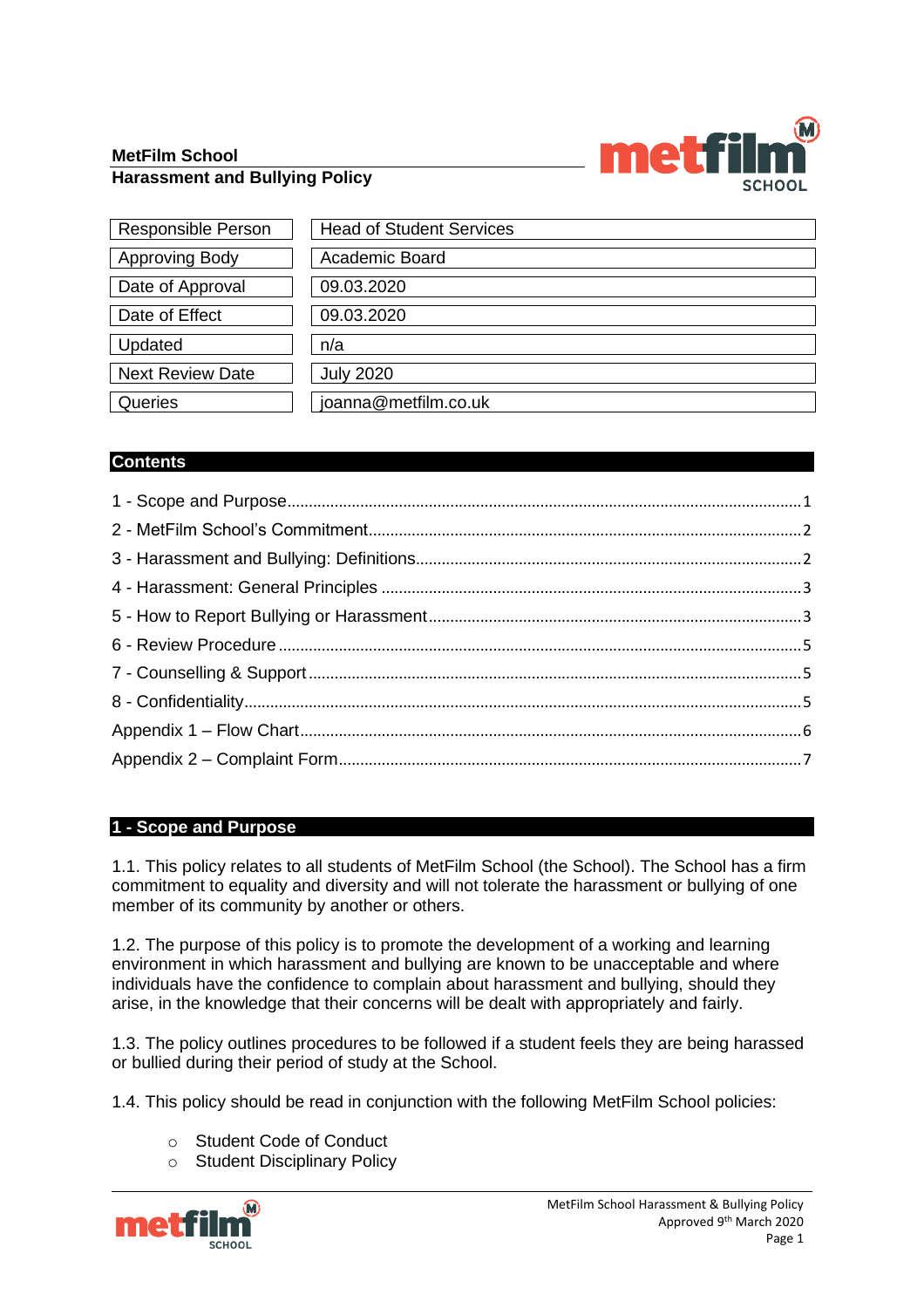#### <span id="page-1-0"></span>**2 - MetFilm School's Commitment**

2.1. MetFilm School, as part of its commitment to equality and diversity, believes that every student has a right to work and study in an environment which encourages harmonious relationships. The School is committed to preventing harassment and bullying and its commitment to equal opportunity is enshrined in the principles on which it was founded.

2.2. Every student is also personally liable under the Equality Act 2010 and the Protection from Harassment Act 1997. Allegations of harassment and bullying will be treated very seriously by the School and could result in disciplinary action being taken against the perpetrator.

2.3. The School will ensure that any student raising a genuine concern under this policy is not victimised as a result.

2.4. As allegations of harassment and bullying are very serious, the School will also treat very seriously any such allegations proven to be malicious and these are also likely to be the subject of disciplinary action.

#### <span id="page-1-1"></span>**3 - Harassment and Bullying: Definitions**

3.1. Harassment and bullying can take a variety of different forms, ranging from repeatedly ignoring a person or subjecting them to unwelcome attention, intimidation, humiliation, ridicule or offence. This includes via the use of social media platforms. More extreme forms of harassment and bullying include physical threats or violence.

3.2. Behaviour that may appear trivial as a single incident can constitute harassment or bullying when repeated, or in the context of the staff/student relationship. Harassment and bullying may not always be intentional but are always unacceptable, whether intentional or not.

3.3. Some of the most prevalent forms of harassment and bullying include the following:

**Sexual harassment** can take the form of ridicule, sexually provocative remarks or jokes, offensive comments about dress or appearance, the display or distribution of sexually explicit material, unwelcome sexual advances or physical contact, demands for sexual favours or assault.

**Racial harassment** is usually, although not exclusively, directed at people from ethnic minorities. It may include jokes about, or gratuitous references to, a person's colour, race, religion or nationality. It can also include offensive remarks about dress, culture, or customs which have the effect of ridiculing or undermining an individual or fostering hatred and/or prejudice towards individuals or particular groups.

**Harassment of people with disabilities** can take the form of individuals being ignored, disparaged or ridiculed because of mistaken assumptions about their capabilities. Their disability rather than their ability can become the focus of attention and harassment can include inappropriate personal remarks, jokes or inappropriate reference to an individual's appearance.

**Harassment on the grounds of a person's sexuality** may be aimed at heterosexuals but is more usually experienced by lesbians, gay men, bisexuals, transgendered or queer people (often referred to as the LGBTQ+ community).

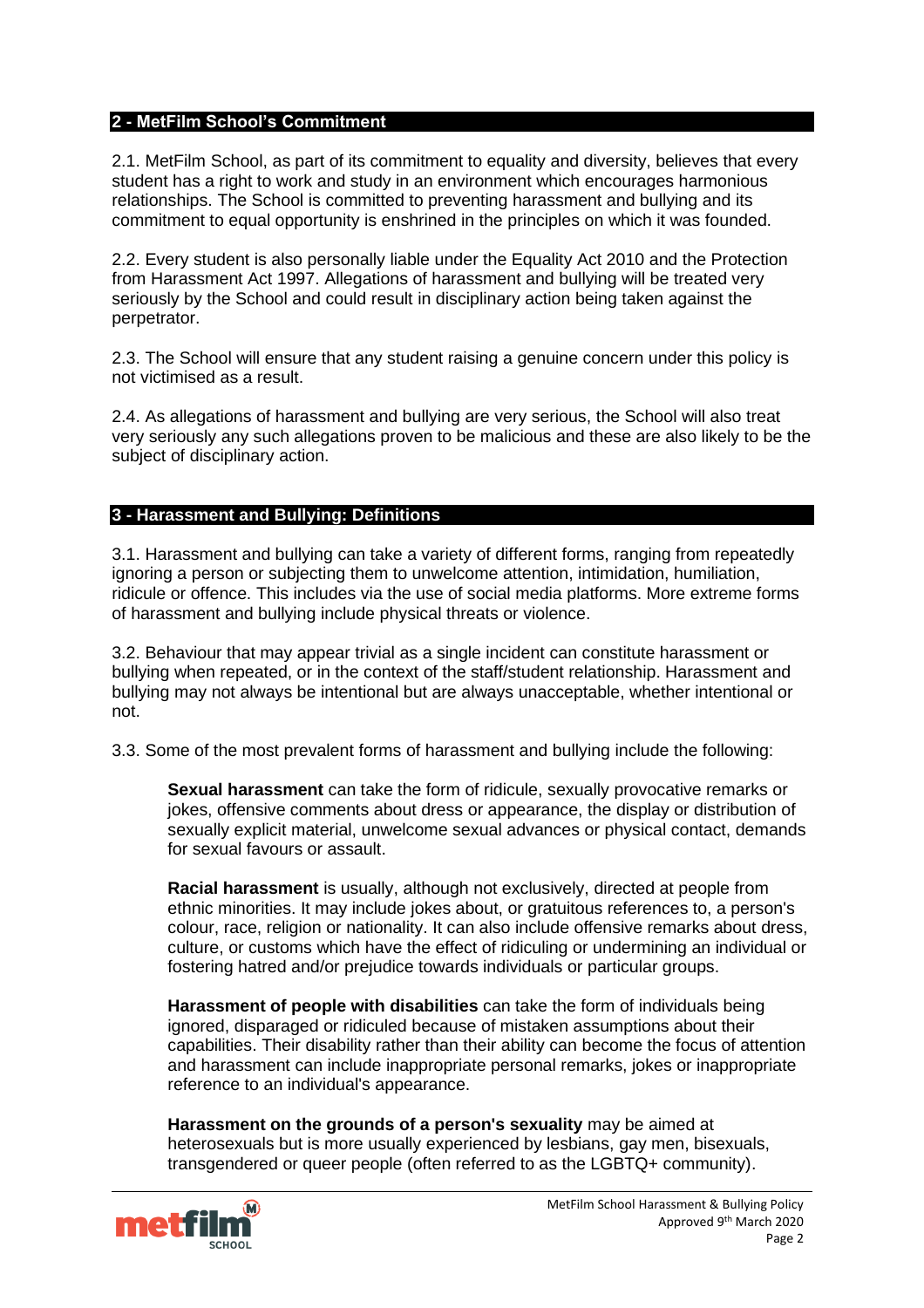Examples of harassment relating to sexuality are homophobic remarks or jokes, offensive comments relating to a person's sexuality, threats to disclose a person's sexuality to others or offensive behaviour/abuse relating to HIV or AIDS status. The European Commission code of practice on sexual harassment points out that lesbians and gay men often encounter disproportionate levels of harassment relating to their sexuality. The response of lesbians and gay men to harassment may also be complicated by the fact that in order to complain about it, or confront it, they may have to be open about their sexuality with other people, perhaps for the first time.

**Bullying** is the exercise of power over another person through negative acts or behaviour that undermines him/her personally and/or academically. Bullying can involve threatening, insulting, abusive, disparaging or intimidating behaviour which places inappropriate pressure on the recipient or has the effect of isolating or excluding them. Bullying can take the form of shouting, sarcasm, derogatory remarks concerning academic performance or constant criticism and undermining. Bullying is to be distinguished from vigorous academic debate or the actions of a teacher or supervisor making reasonable (but perhaps unpopular) requests of his/her students.

3.4. The above list of examples is not exclusive and harassment can also take place which is on the grounds of a person's age, style of dress or any other characteristic that makes them different from the majority or from the person who harasses or bullies them.

3.5. Although the terms 'harassment' and 'bullying' are not synonymous, the guidance in this policy document relates to both issues and the term 'harassment' will be used from this point onwards to encompass both.

## <span id="page-2-0"></span>**4 - Harassment: General Principles**

4.1. The over-riding principles in dealing with allegations or concerns of harassment are that they must be taken seriously, considered carefully and addressed speedily and, where possible, in confidence.

4.2. Any student who feels that they are the subject of harassment, either by a fellow student, a member of staff or anyone else with whom they come into contact in the course of their period of study at MetFilm School, may wish to make a note of incidents, dates, times and any witnesses, for future reference.

4.3. Any student who considers themselves to have been the subject of harassment has the right to be listened to and to be given informed advice on how the matter may be resolved. There are usually a number of options. Anyone who feels they have been harassed is likely to wish to speak to someone with whom they feel they share something in common. For this reason, they should be able to approach one of a number of different people within MetFilm School.

#### <span id="page-2-1"></span>**5 - How to Report Bullying or Harassment**

5.1. If a student feels that they are being bullied or harassed they can choose to raise a concern or make a complaint using the School's informal or formal complaints process (see flowchart at Appendix 1 and [MetFilm School Complaints Policy\)](https://nw1761q175jkp2hnjhhmmlth-wpengine.netdna-ssl.com/wp-content/uploads/2019/09/Student-Concerns-Complaints-Appeals-Policy-19-09-16_MetFilm-School.pdf).

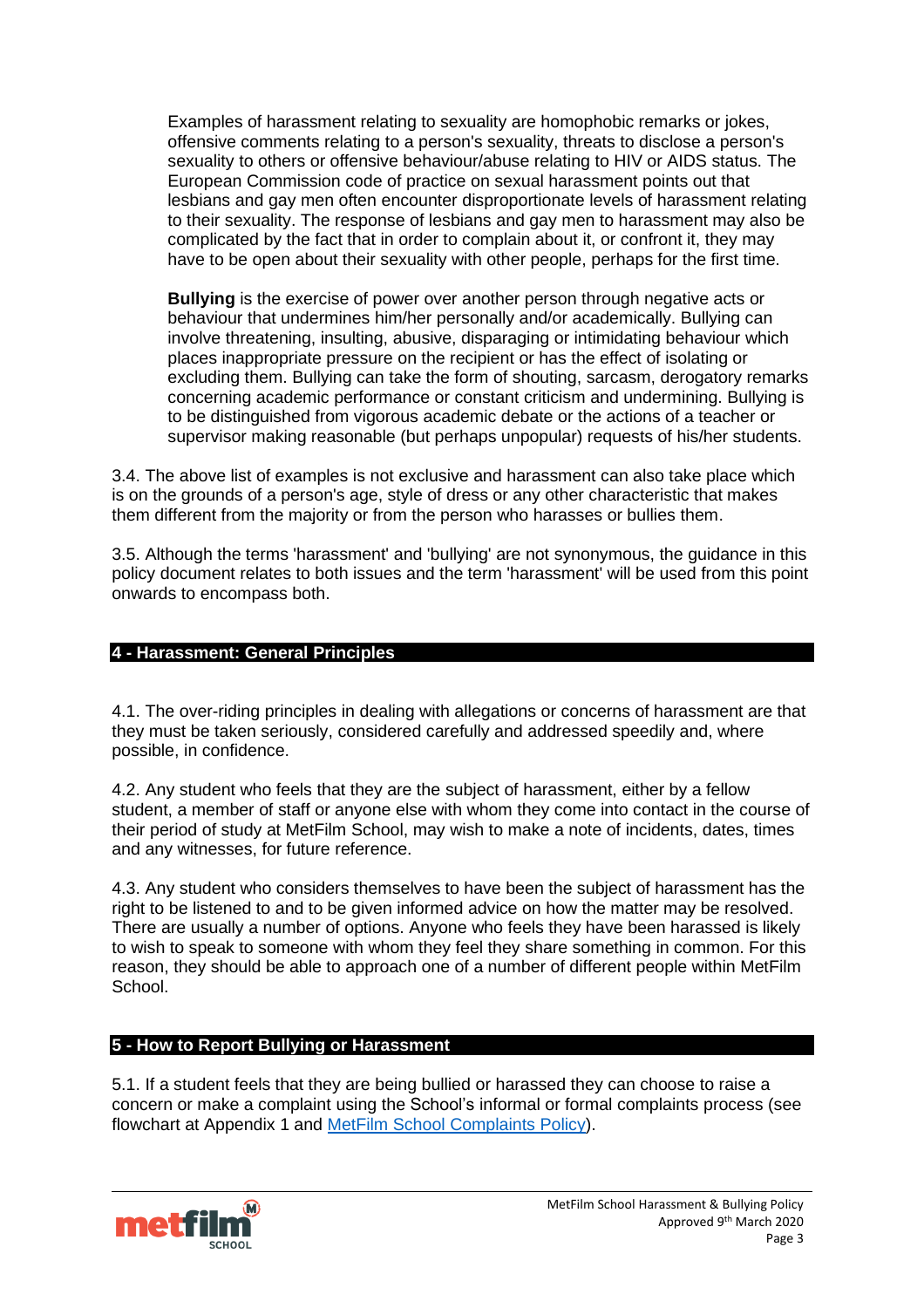5.2. Students should raise their concerns with their Tutor, Course Leader, Personal Tutor or a member of the Student Services team. They will provide guidance and advice on the process.

5.3. Students are encouraged to use the informal process in the first instance to seek resolution. However, the School recognises that a bullying and harassment complaint may be so complex or serious that informal resolution would be inappropriate, and an immediate formal approach is required.

## **Informal Process**

5.4. If a student feels that they are being bullied or harassed, they should raise their concerns with their Tutor, Course Leader, Personal Tutor or a member of the Student Services team. They will provide guidance and advice on how to proceed.

5.5. He/she will agree a time to discuss and agree a way of addressing them with the student. This may include discussing concerns with the person a student feels are bullying or harassing them.

5.6. Should harassment occur in a group situation, the person in authority within the group has the responsibility to recognise harassment when it occurs and to take speedy action to stop it.

5.7. It is important that it is made clear to the perpetrator that such behaviour is unacceptable to MetFilm School and will not be tolerated. Silence or inaction can be seen as collusion and endorsement of such behaviour. If the person in authority within the group is the harasser, others within the group should support the individual being harassed in taking action to report the harassment.

#### **Formal Process**

5.8. The formal stage of the procedure may be used where a student is not satisfied with informal attempts to resolve their complaint.

5.9. This stage may also be used if the complaint is so complex or serious that informal resolution would be inappropriate. The full formal complaints process can be found in the [MetFilm School Complaints Policy](https://nw1761q175jkp2hnjhhmmlth-wpengine.netdna-ssl.com/wp-content/uploads/2019/09/Student-Concerns-Complaints-Appeals-Policy-19-09-16_MetFilm-School.pdf) and flowchart at Appendix 1.

5.10. Students should contact their Course Leader, Deputy Director or a member of the Student Services team for advice and guidance on submitting a formal complaint.

5.11. Formal complaints should be made in writing, using the MetFilm School Complaint Form (Appendix 2). The complaint will be acknowledged within 5 working days and an Investigating Officer appointed.

5.12. Where it is considered that the student complained about poses a risk to themselves, other students or staff, the School, or the conduct of an investigation the School may suspend the student complained about in line with s.6 of the MetFilm School Student Disciplinary Policy during the investigation period.

5.13. The investigation may include requests for interviews, documents and any other evidence relevant to the matter complained of.

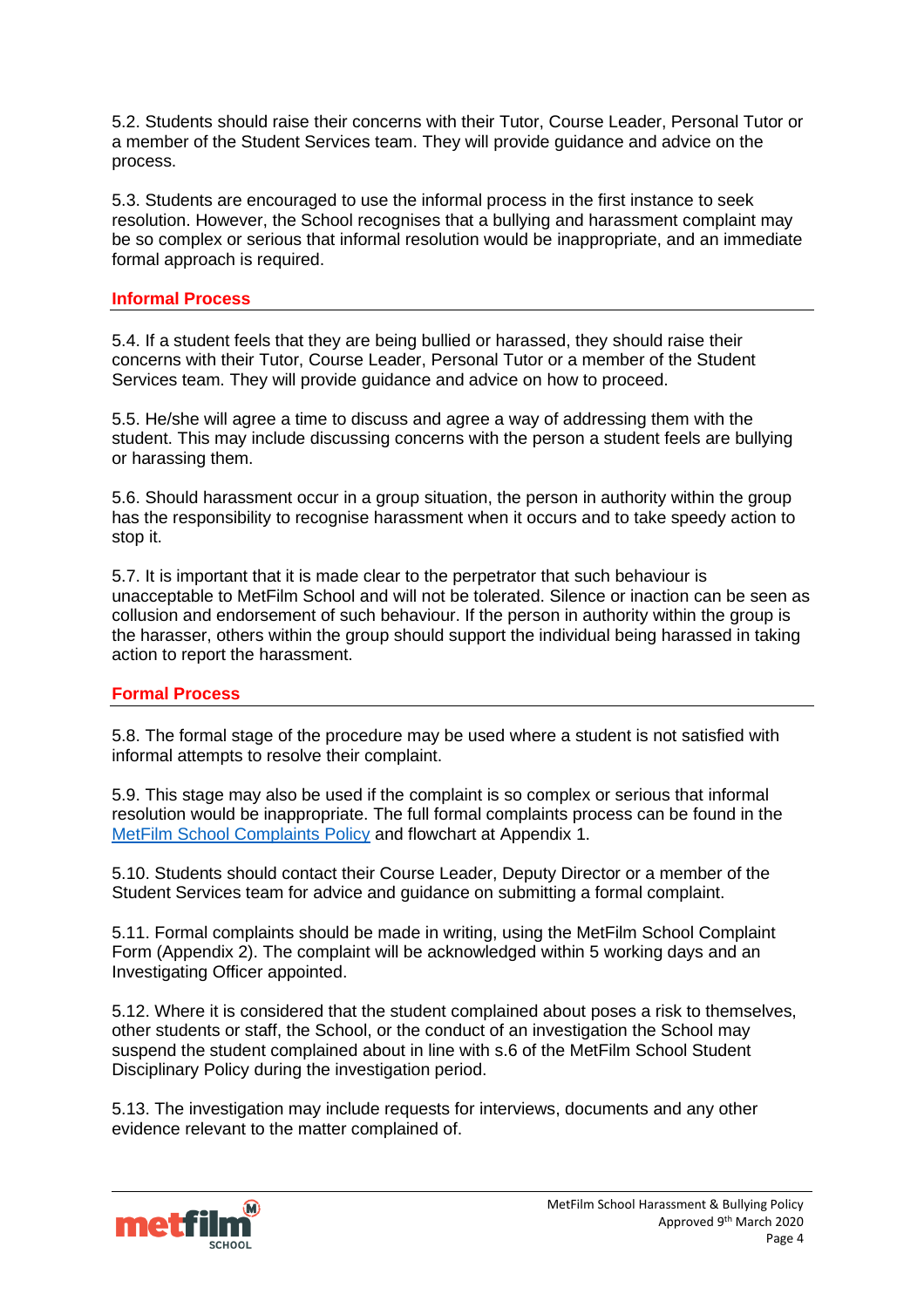5.14. Following completion of the investigation, the Investigating Officer will report on their findings and make recommendations for any further action. This may include referring the subject of the complaint into the School Disciplinary process, further mediation and adjustments to the teaching and learning structure (such as group membership, timetable).

5.15. The complainant will be consulted on the outcome of the investigation and any recommendations made.

#### <span id="page-4-0"></span>**6 - Review Procedure**

6.1. Per section 6.2.16. of the MetFilm School [Complaints Policy,](https://nw1761q175jkp2hnjhhmmlth-wpengine.netdna-ssl.com/wp-content/uploads/2019/09/Student-Concerns-Complaints-Appeals-Policy-19-09-16_MetFilm-School.pdf) if a student has reason to believe that their complaint has not been handled fairly, objectively or in accordance with the procedures described above, the student may write to the MetFilm School Director (jonny@metfilm.co.uk) **within 10 working days** of the outcome letter, to request a review of the matter. The student must set out their reasons for requesting the review.

6.2. The MetFilm School Director will review the handling of the complaint in light of the student's written statement and report in writing. The MetFilm School Director may confirm or rescind an earlier decision in light of this report. A written reply will be sent to the student within 25 working days of receiving a request for review of the handling of the complaint.

## <span id="page-4-1"></span>**7 - Counselling & Support**

7.1. It is recognised that being the subject of bullying or harassment and making a complaint can be an extremely distressing experience. The School has a responsibility to ensure that its departments, courses and related activities are free from bullying and harassment.

7.2. Students can also seek support from the School's Counselling Service, Student Services team or Personal Tutor, as appropriate. Students may also seek informal support from one of the University of West London Chaplain and Interfaith Advisor.

7.3. The same sources of support are available to students for whom a complaint of bullying or harassment has been made against.

## <span id="page-4-2"></span>**8 - Confidentiality**

12.1. All complaints (informal or formal) will be treated confidentially. Information shall only be divulged on a need to know basis and with the knowledge of the complainant.

12.2. It should be recognised, however, that maintaining anonymity of the complainant may limit the extent to which the procedure can be progressed. There may also be rare occasions when the legal duty of care means that the School is unable to maintain an individual's anonymity, for example where there may be risk to the individual or others.

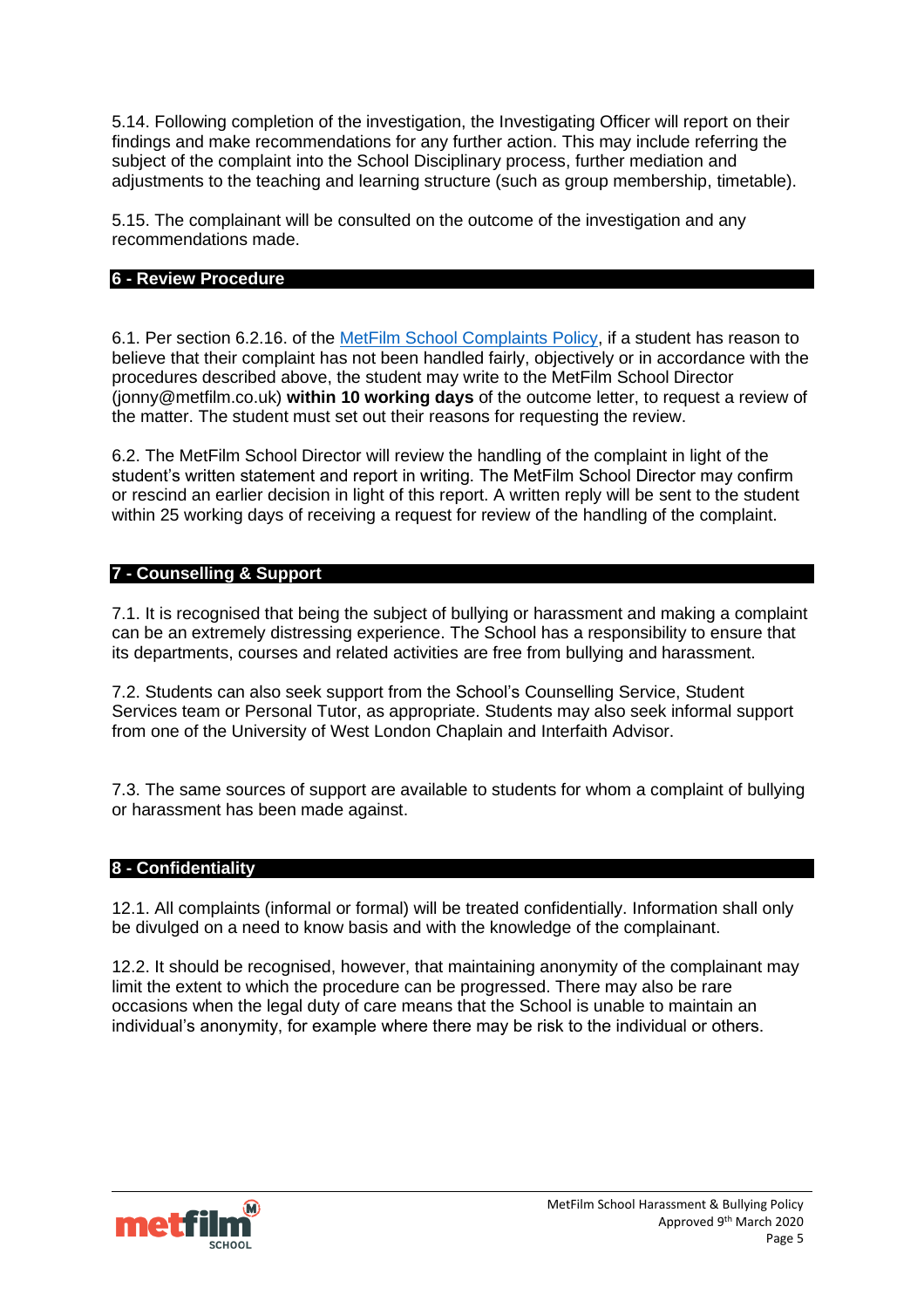#### <span id="page-5-0"></span>**Appendix 1 – Flow Chart**



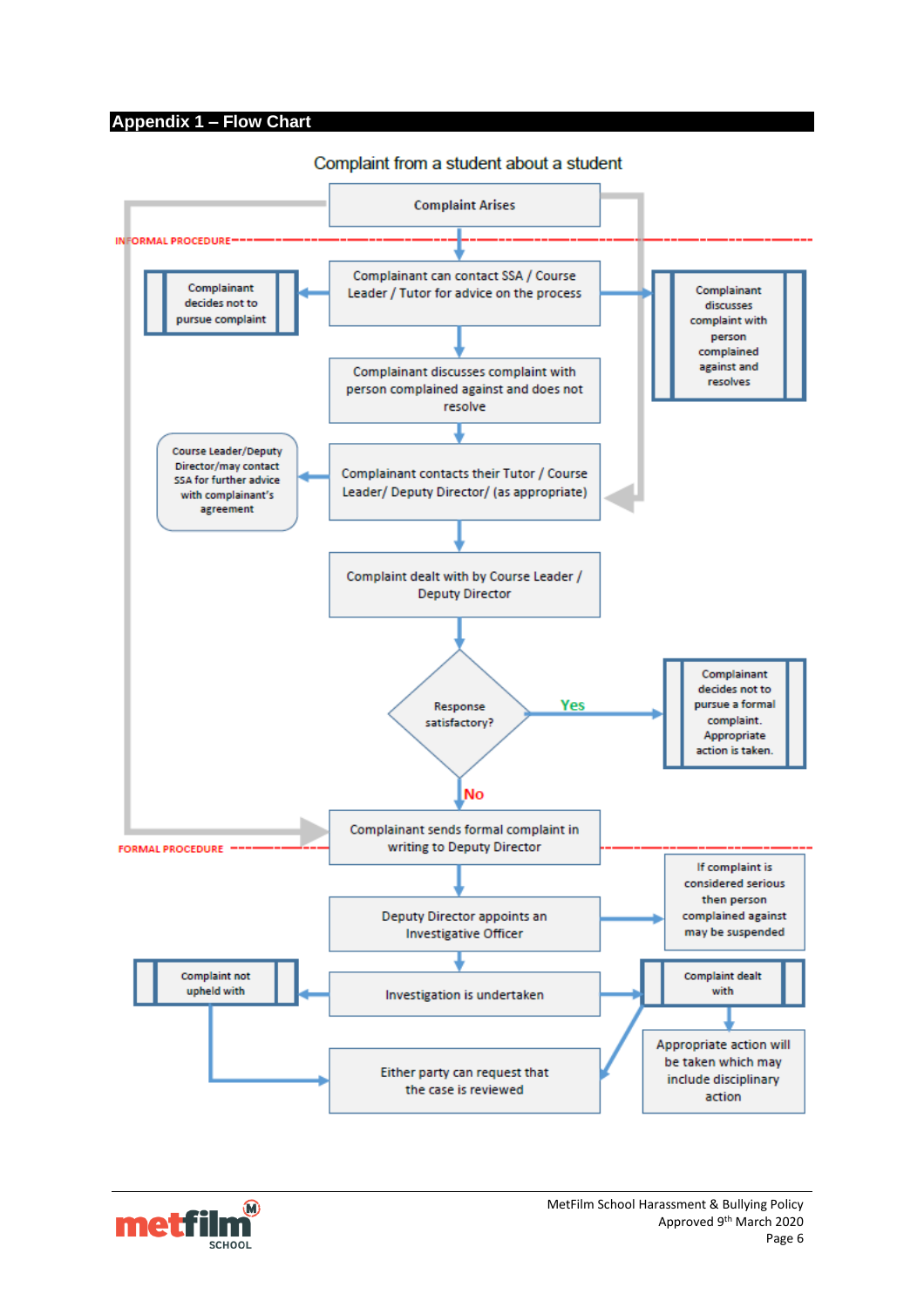## <span id="page-6-0"></span>**Appendix 2 – Complaint Form**

# **Met Film School Complaints Form**

| Name:                                                                 | D.O.B:                 |       |
|-----------------------------------------------------------------------|------------------------|-------|
| <b>UWL Number:</b>                                                    | <b>Personal Tutor:</b> |       |
|                                                                       |                        |       |
| <b>Programme of Study:</b>                                            | Cohort:                |       |
|                                                                       |                        |       |
| Have you read Met Film School Complaints Procedure?                   |                        | (Y/N) |
| Have you sought informal resolution with the party/parties concerned? |                        | (Y/N) |

| <b>Full Details of the Complaint</b>                                          |  |  |
|-------------------------------------------------------------------------------|--|--|
| (include names, dates, time and specific areas you would like to be addressed |  |  |
|                                                                               |  |  |
|                                                                               |  |  |
|                                                                               |  |  |
|                                                                               |  |  |
|                                                                               |  |  |
|                                                                               |  |  |
|                                                                               |  |  |
|                                                                               |  |  |
|                                                                               |  |  |
|                                                                               |  |  |
|                                                                               |  |  |
|                                                                               |  |  |
|                                                                               |  |  |
|                                                                               |  |  |
|                                                                               |  |  |
|                                                                               |  |  |
|                                                                               |  |  |
|                                                                               |  |  |
|                                                                               |  |  |
|                                                                               |  |  |

Please turn over and complete in full.